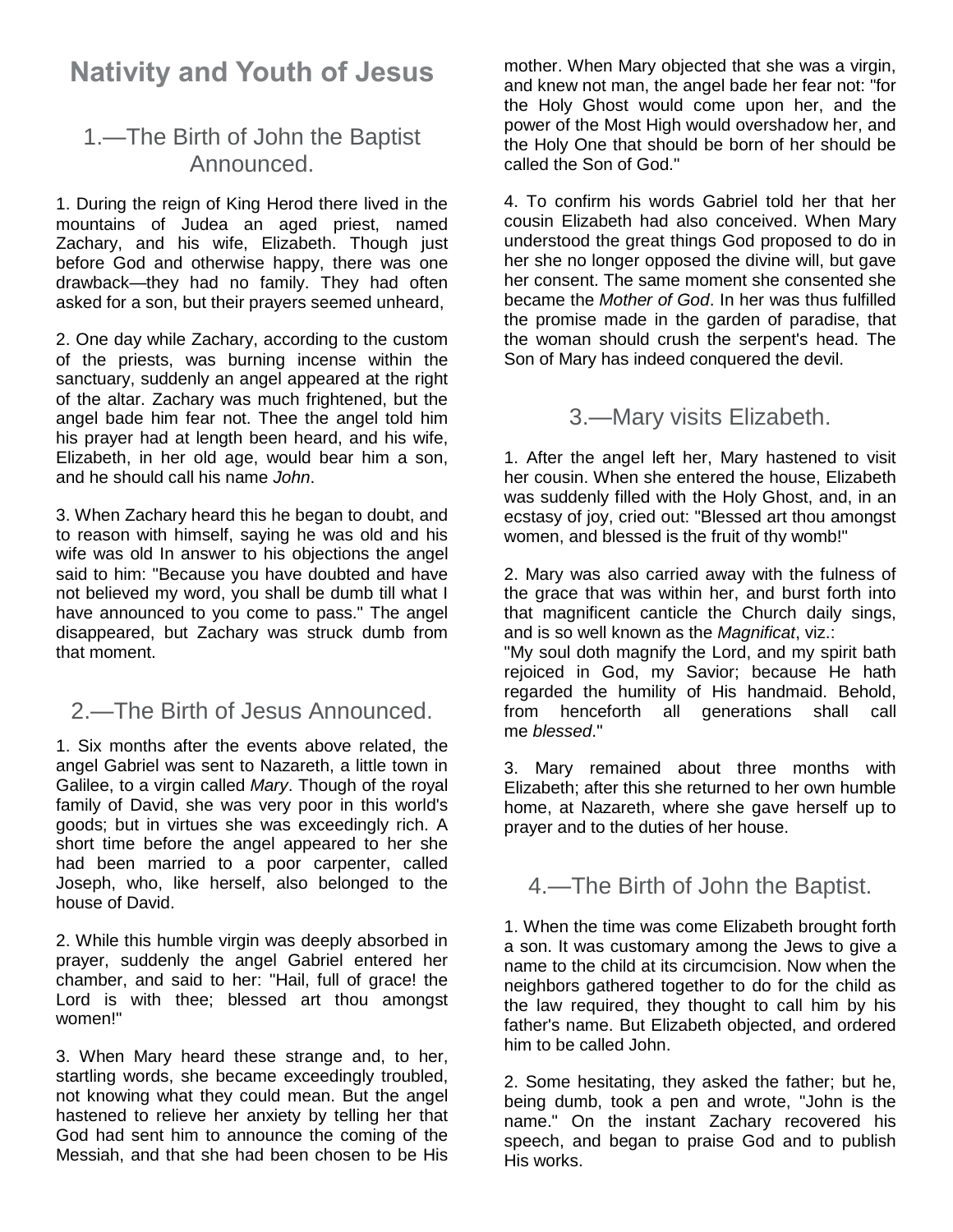Fear came upon all when they saw and heard what had happened; and, wondering, they asked: "What would the child become, for the hand of God was with him?"

3. Soon the news of these wonders was spread through the mountains of Judea, and excited in some hopes, in others fears, according as each regarded it.

The child grew, and the Spirit of God was in him. At a tender age John went into the desert, where he remained in prayer and penance, until God bade him come into Judea and preach to the people of Israel. It was of him the prophet Malachi said, "I will send My angel, who will prepare the way before Me."

### 5.—The Birth of Jesus Christ.

1. When Joseph discovered the condition of his wife Mary, he was very much troubled, and, not understanding the deep mystery that surrounded her, resolved to put her away secretly. Whilst he was thus debating the matter with himself, the angel of the Lord appeared to him in sleep and told him to fear not, for Mary had become a mother by the over-shadowing power of God; and, moreover, the angel bade him call the child that would be born of her Jesus—that is to say, Savior. Joseph did as he was commanded.

2. Soon after this, Augustus, the Roman Emperor, published an edict that the whole world should be enrolled. This enrolment first began in Judea, and every one was required to go to his family city, there to be enrolled. It was thus Joseph and Mary, being descendants of David, were forced to go to Bethlehem, the city of David.

3. When they arrived the city was full of strangers, and they could find no place in the inns or among their friends, and so were forced to seek for shelter in a poor stable, near by the gates of the city. It was in this wretched place, that but poorly served as a shelter for the ox and the ass, that Jesus Christ, the Son of God, and the Master of all things, was born. With holy joy and tender care, Mary, the Virgin Mother, wrapped her child in swaddling-clothes and laid Him in the manger.

4. The prophecy of Micah was accomplished: *"And thou, Bethlehem*, art the least among the cities of Judah, but out of thee shall come the Ruler of Israel.";

#### 6.—The Shepherds.

1. On the night Christ was born a few shepherds were watching their flocks a short distance from Bethlehem. Suddenly an angel of the Lord appeared to them and a bright light shone round about them. Great fear came upon them; but the angel bade them fear not, for he came to announce to them tidings of great joy. Then he told them that in the neighboring city of Bethlehem a child had just been born, who was Christ the Lord and the Savior of the world; and, as a sign of the truth he told them they would find the child wrapped in swaddlingclothes and laid in a manger. While he was yet speaking a great multitude of angels suddenly appeared and began to sing, "Glory to God in the highest, and peace on earth to men of good-will!"

2. When the angels disappeared the shepherds hastened to go over to Bethlehem, where they found the child lying in the manger. Wondering, they told Mary and Joseph all they had heard, and, having adored the infant King, returned, glorifying God.

Eight days after this the child was circumcised and received the name of JESUS.

7.—The Kings from the East.

1. Sometime after the birth of Christ there came into Jerusalem three Eastern kings, asking where they could find the new-born King of the Jews, for they had seen His star in the east, and were come to adore Him. When Herod, the king, heard this he was very much troubled, as was also all Jerusalem. Then he called together the chief priests and doctors of the law and asked where Christ should be born. They promptly answered at Bethlehem.

2. When Herod heard this he called the three king, privately to him, and bade them go and search for the child, and when they had found Him, to come and tell him. So he dismissed them. They had scarcely left Jerusalem when the star they had seen in the east again went before them, until it stood over where the child was. Entering, they found the infant Savior, and, falling down, adored Him. They then presented gifts of gold and frankincense and myrrh.

3. In the night God warned them in a dream not to return to Herod, for he meditated mischief to the child. They therefore returned another way into their own country.